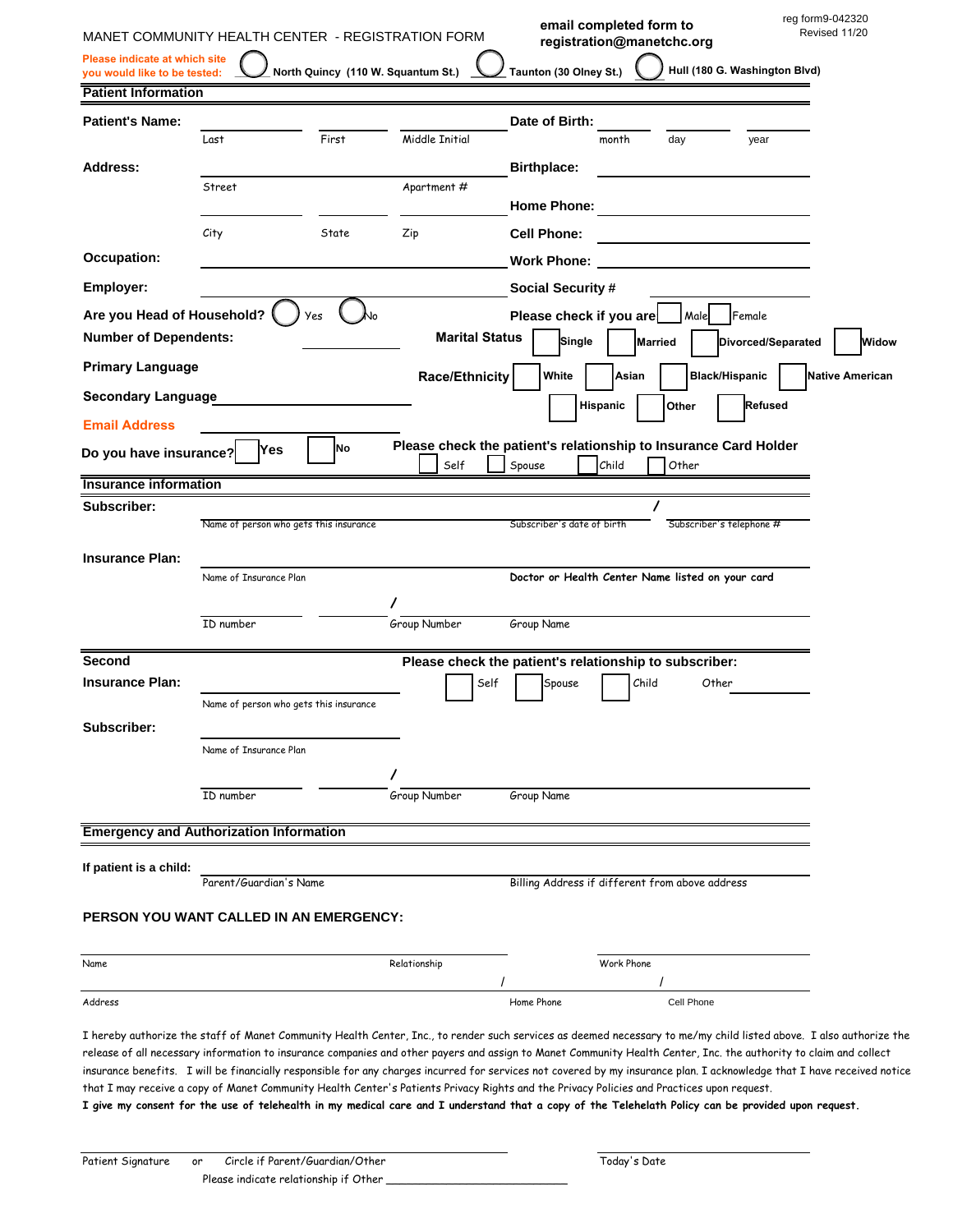## **Manet Community Health Center, Inc.**

## *"Please provide email address for Patient Portal."*

## **ACKNOWLEDGEMENT OF NOTICE OF PRIVACY PRACTICE**

Manet Community Health Center will use and disclose your personal health information to treat you, to receive payment for the care we provide, and for other health care operations. We have prepared a detailed NOTICE OF PRIVACY PRACTICES to help you better understand our policies in regard to your personal health information. You have the right to review this notice prior to signing this acknowledgement. The terms of this notice may change with time and we will always post the current notice at our facilities and have copies for distribution. You may ask us to restrict the use and disclosure of your personal health information. However, we are not required to agree to such a request, bit if we do agree, we are bound by law to the agreed upon restrictions.

There are times when our patients request that their health care provider include a friend or member of their family in their health care decisions. Please list any family member or friend to whom we may speak or share your personal health information (PHI).

1) Do not share my personal health information with anyone but me:  $\Box$ 

2) The health center staff has my permission to leave personal health information as a message on my answering machine:  $\Box$ \_\_\_\_\_\_\_\_ (Initials)

3) The health center staff has my permission to share my personal health information with the following person(s): 4)

| $  -$ | ∍. | 11 |
|-------|----|----|
|       |    |    |
| -     |    |    |

**I acknowledge that I have been given the opportunity to receive, review and ask questions regarding Manet Community Health Center's Notice of Privacy Practice.**

**Date: Patient Date of Birth:** 

**Name:** 

**Email:**

**Signature of patient or legal representative <br><b>Relationship to Patient** 

For internal use only:

MCHC has made a good faith effort to obtain the patient's acknowledgement, but the patient's signature was not obtained for the following reason(s):

Staff Signature: